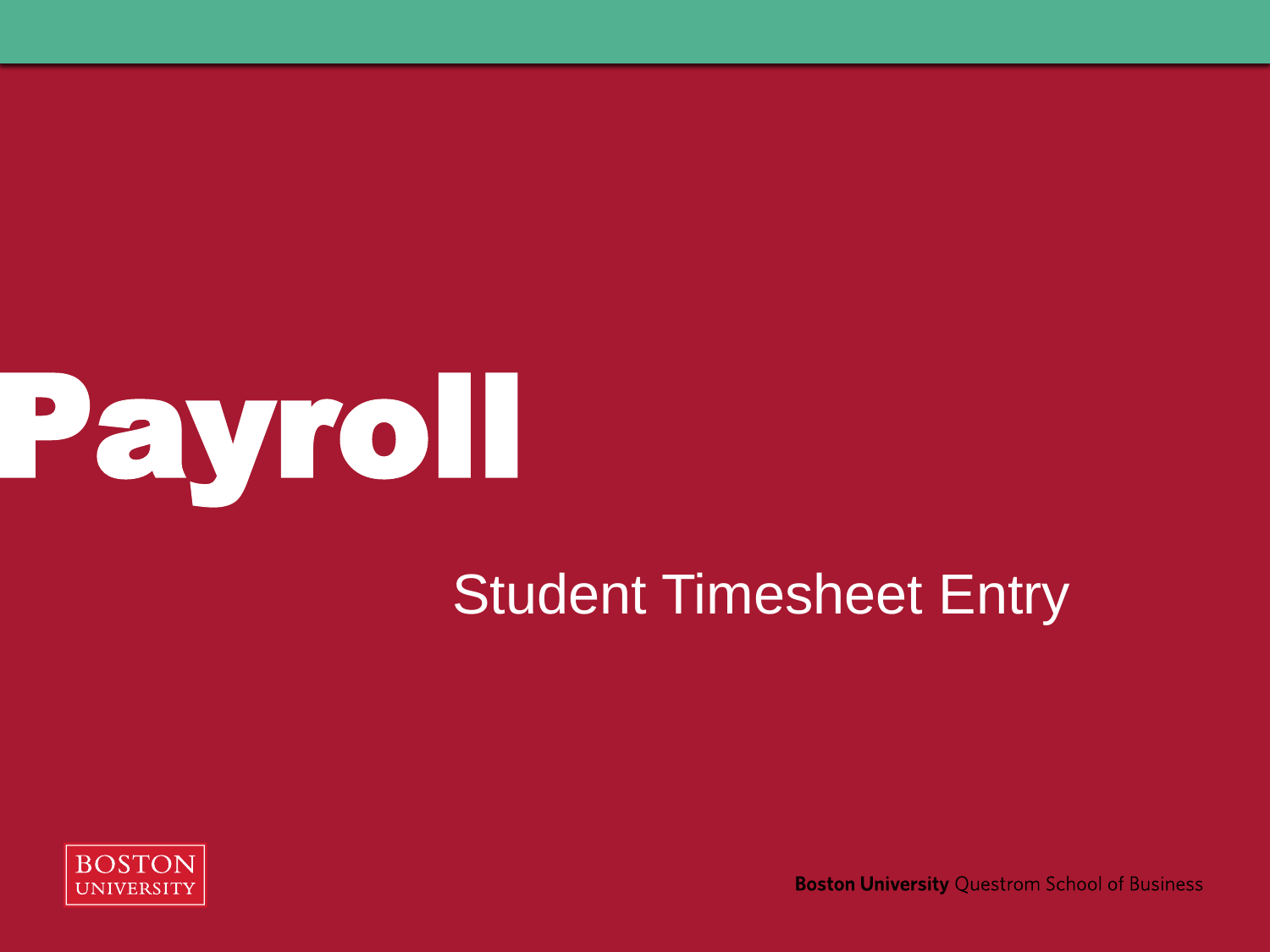# **Student Link**

- **-** Log into your Student Link
- Go to the Work Tab



- **Access and Deadlines** 
	- **System is** available to input hours 24/7: Monday 12:01 AM to Sunday 11:59pm
	- **•** Deadline established by your supervisor must be followed.

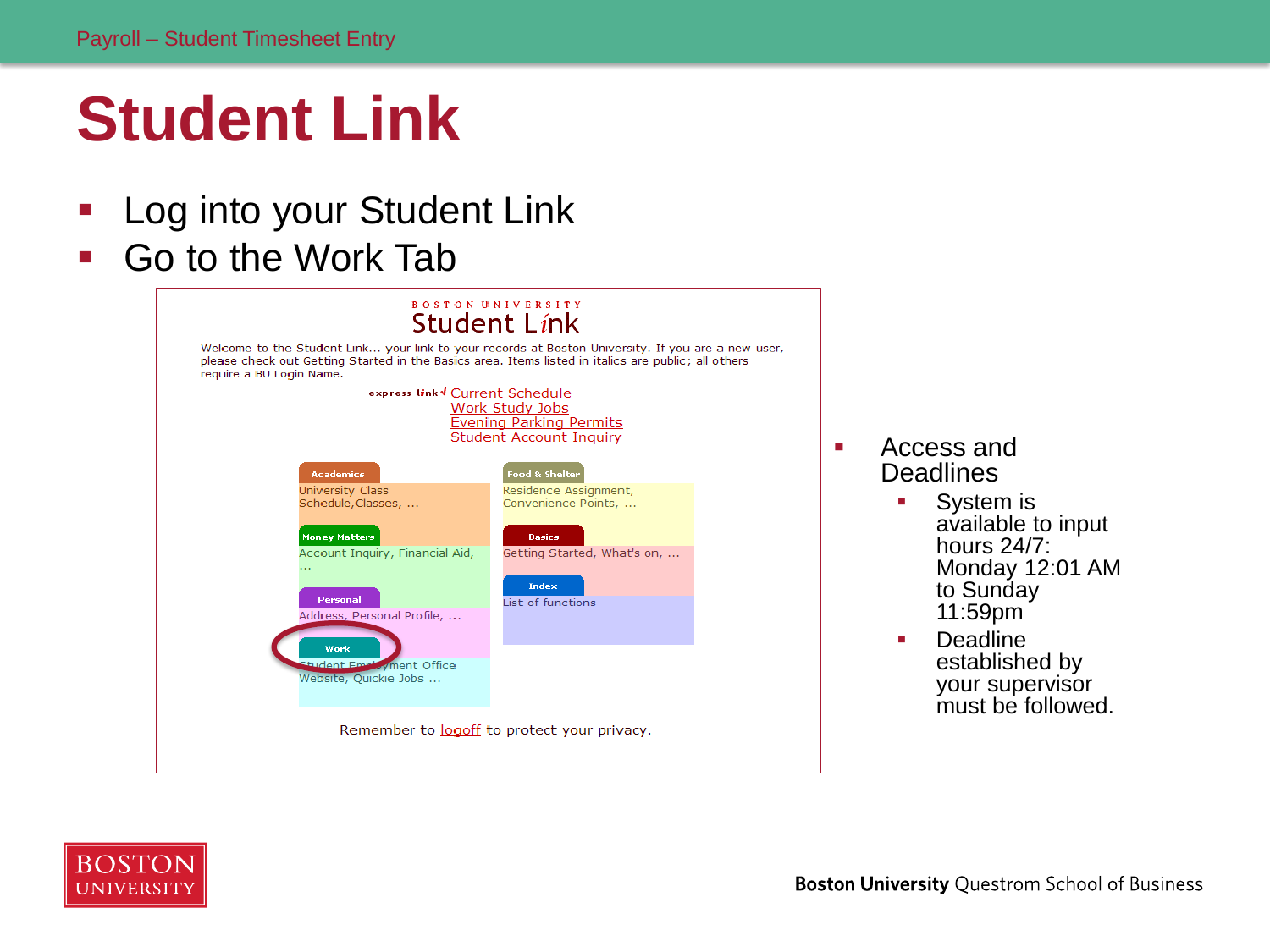#### **Work Tab**

#### **- In the Work Tab, select "Employee Time Entry"**





**Boston University Ouestrom School of Business**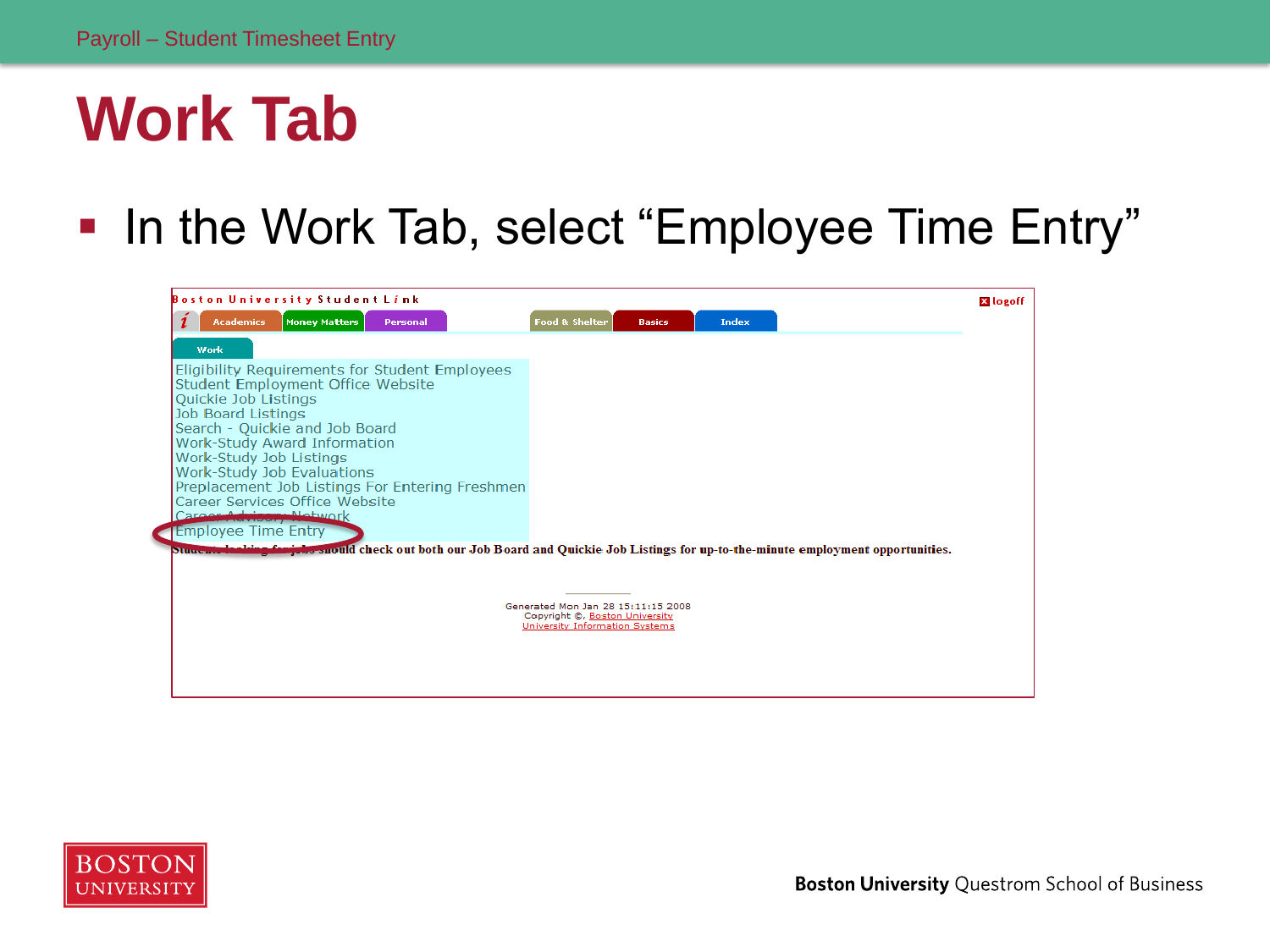# **Job Summary**

- A summary of your jobs are listed.
- Job is posted once you have been formally hired into the position.
- The You can only enter hours for the current pay week. If the deadline is missed, your supervisor will enter those hours on your behalf.



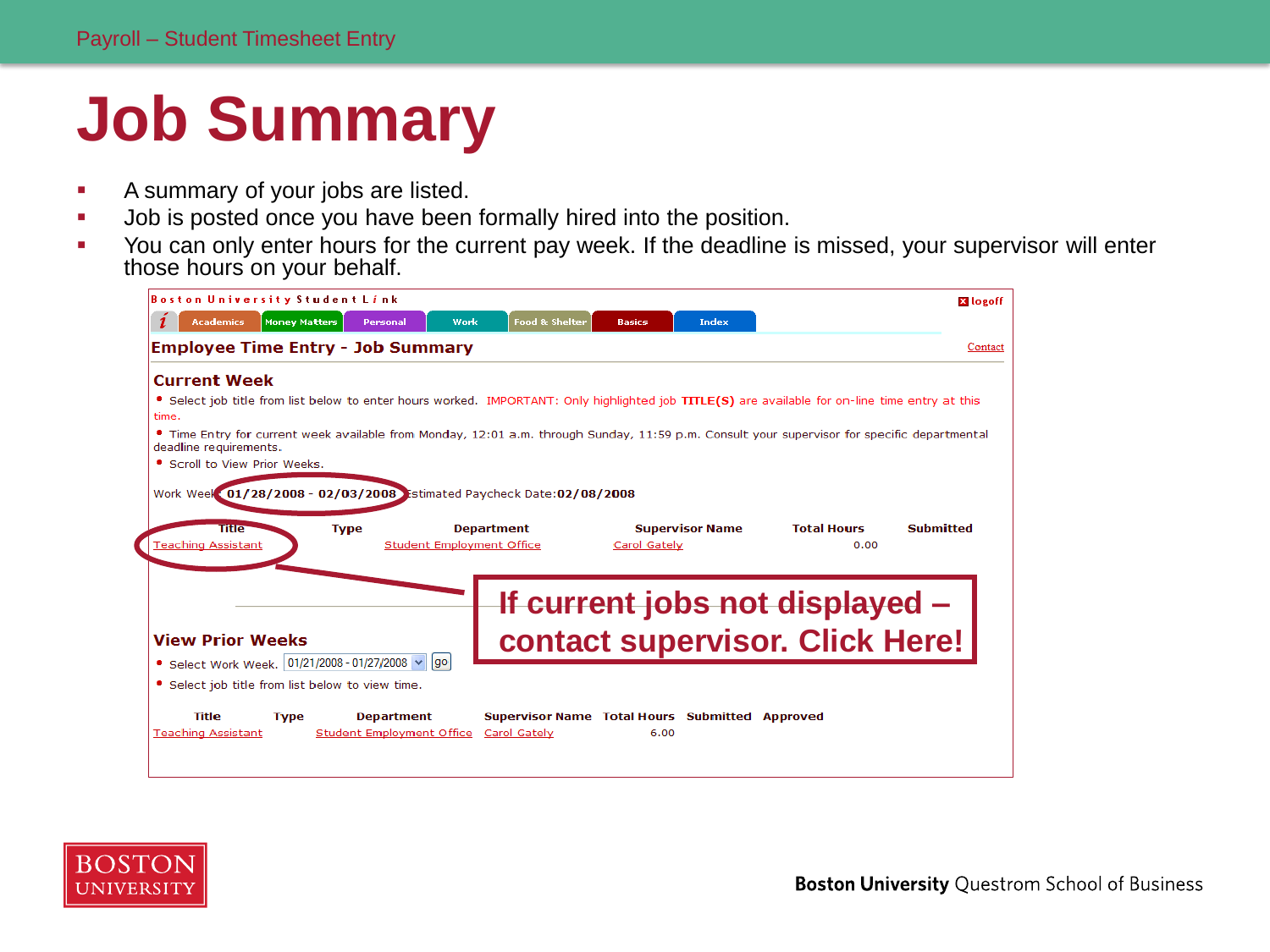# **Timesheet Entry**

- **The week's timesheet will appear.**
- **Input all hours worked for the week.**
- Note the restrictions listed at the bottom of the webpage.

|                       | Work Week: 01/28/2008 - 02/03/18:15pm     |                    | 7:45pm<br>8:00pm                        |        | ated Paycheck Date:02/08/2008 |                         |                                               |                 |                    |  |
|-----------------------|-------------------------------------------|--------------------|-----------------------------------------|--------|-------------------------------|-------------------------|-----------------------------------------------|-----------------|--------------------|--|
|                       |                                           |                    | 8:30pm                                  |        |                               |                         |                                               |                 |                    |  |
| <b>Title</b>          |                                           | Departm 8:45pm     |                                         |        |                               |                         | <b>Primary Supervisor Contact Supervisors</b> |                 |                    |  |
|                       | Teaching Assistant Student Employn 9-15pm |                    |                                         |        | Carol Gately                  |                         | <b>Contact Supervisors</b>                    |                 |                    |  |
| Da                    | <b>Date</b>                               | <b>Begin</b>       | 9:30 <sub>pm</sub><br>9:45pm<br>10:00pm |        | <b>Begin</b>                  | End                     | <b>Begin</b>                                  | End             |                    |  |
| Monday                | 01/28/2008                                | 1:00 <sub>pm</sub> | 10:15pm                                 |        | v                             | $\checkmark$            | $\checkmark$                                  | $\checkmark$    | <b>Reset Ho</b>    |  |
| Tuesdav               | 01/29/2008                                |                    | 10:30pm<br>10:45pm                      |        | $\checkmark$                  | $\checkmark$            | $\checkmark$                                  | $\checkmark$    | <b>Reset Hours</b> |  |
|                       | Wednesday 01/30/2008                      |                    | 11:00pm<br>11:15pm                      |        | Ÿ                             | $\overline{\mathbf{v}}$ | v                                             | $\checkmark$    | <b>Reset Hours</b> |  |
| Thursday              | 01/31/2008                                |                    | 11:30pm<br>11:45pm                      |        | v                             | v                       | v                                             | $\checkmark$    | <b>Reset Hours</b> |  |
| Friday                | 02/01/2008                                |                    | Midnight<br>12:15am $\vee$              |        | $\ddotmark$                   | $\checkmark$            | $\checkmark$                                  |                 | Reset Hou          |  |
| <b>Sature</b>         | 02/02/2008                                | $\ddotmark$        |                                         |        | $\checkmark$                  | $\checkmark$            | $\checkmark$                                  |                 | <b>Reset Hours</b> |  |
| Sunday                | 02/03/2008                                |                    |                                         | $\sim$ | $\overline{\mathbf{v}}$       | $\mathcal{L}$           |                                               |                 | Reset Hours        |  |
|                       |                                           |                    |                                         |        |                               |                         |                                               | Calculate Hours | Reset All Hours    |  |
| Return to Job Summary |                                           |                    |                                         |        |                               |                         |                                               |                 | <b>Click here</b>  |  |

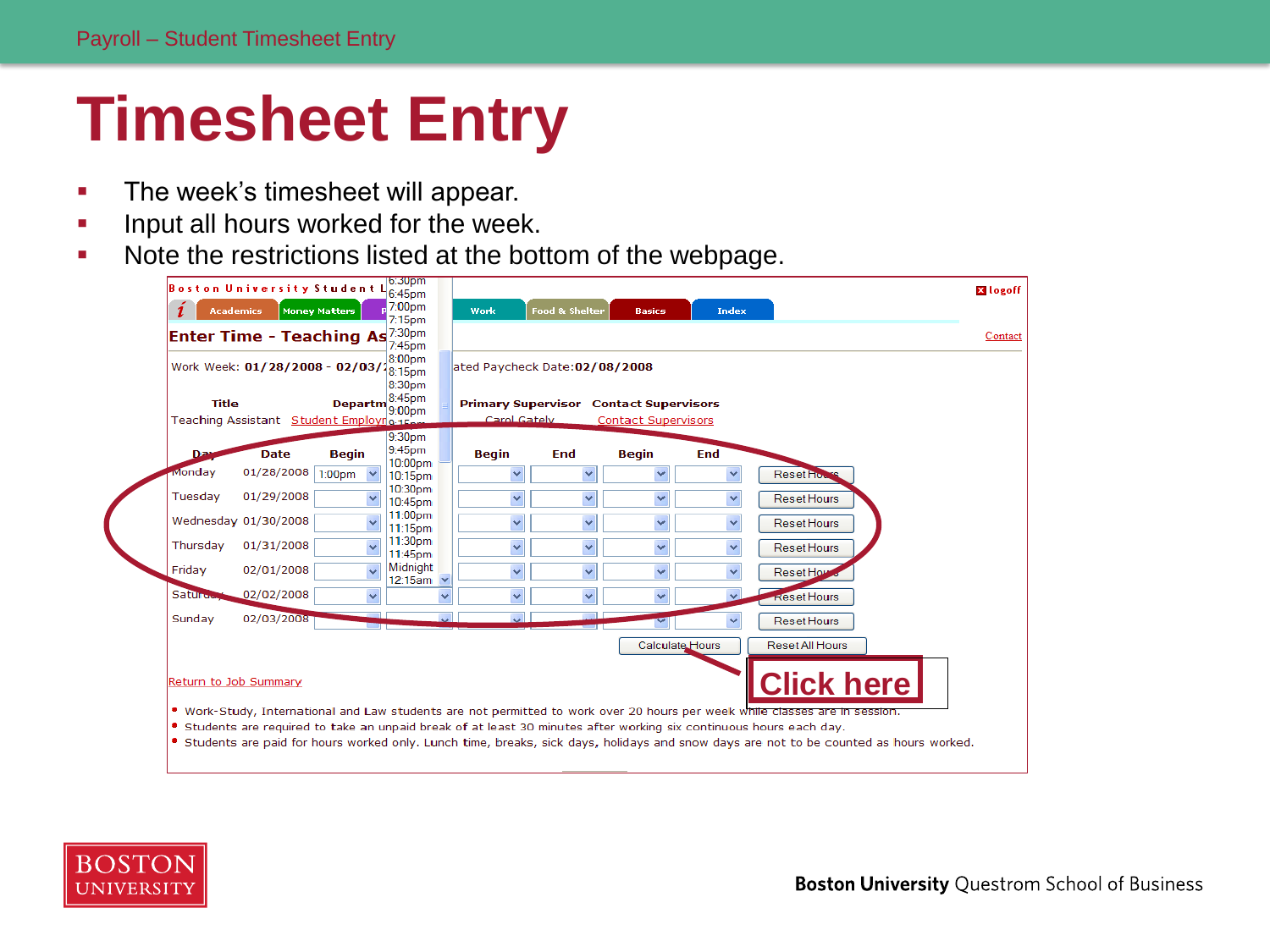# **Timesheet Entry Review - Change**

- Choosing the change option will bring you back to your timesheet.
- You can then make any necessary corrections.

|                       | <b>Review Time - Payroll Assistant</b>      |                   |                                                                        |                                                                              |                             |  | Contact |
|-----------------------|---------------------------------------------|-------------------|------------------------------------------------------------------------|------------------------------------------------------------------------------|-----------------------------|--|---------|
|                       |                                             |                   | Work Week: 02/11/2008 - 02/17/2008 Estimated Paycheck Date: 02/22/2008 |                                                                              |                             |  |         |
| <b>Title</b>          | Payroll Assistant Student Employment Office | <b>Department</b> | <b>Primary Supervisor</b><br>Angela Mitchell                           | <b>Contact Supervisors</b><br><b>Contact Supervisors</b>                     |                             |  |         |
| Day                   | Date                                        | <b>Hours</b>      | <b>Begin-End</b>                                                       |                                                                              |                             |  |         |
| Monday                | 02/11/2008                                  | 0.00              |                                                                        |                                                                              |                             |  |         |
| Tuesday               | 02/12/2008                                  | 1.25              | $1:45$ pm- $3:00$ pm                                                   |                                                                              |                             |  |         |
| Wednesday             | 02/13/2008                                  | 1.75              | $2:30$ pm-4:15pm                                                       |                                                                              |                             |  |         |
| Thursday              | 02/14/2008                                  | 0.00              |                                                                        |                                                                              |                             |  |         |
| Friday                | 02/15/2008                                  | 0.00              |                                                                        |                                                                              |                             |  |         |
| Saturday              | 02/16/2008                                  | 0.00              |                                                                        |                                                                              |                             |  |         |
| Sunday                | 02/17/2008                                  | 0.00              |                                                                        |                                                                              |                             |  |         |
|                       | <b>Total Hours</b>                          | 3.00              |                                                                        |                                                                              |                             |  |         |
| Return to Job Summary |                                             |                   |                                                                        |                                                                              |                             |  |         |
|                       |                                             |                   |                                                                        | <b>Insertify</b> that this is an accurate record of the hours I have worked. |                             |  |         |
|                       |                                             |                   | Save<br>Change                                                         |                                                                              | <b>Submit To Supervisor</b> |  |         |

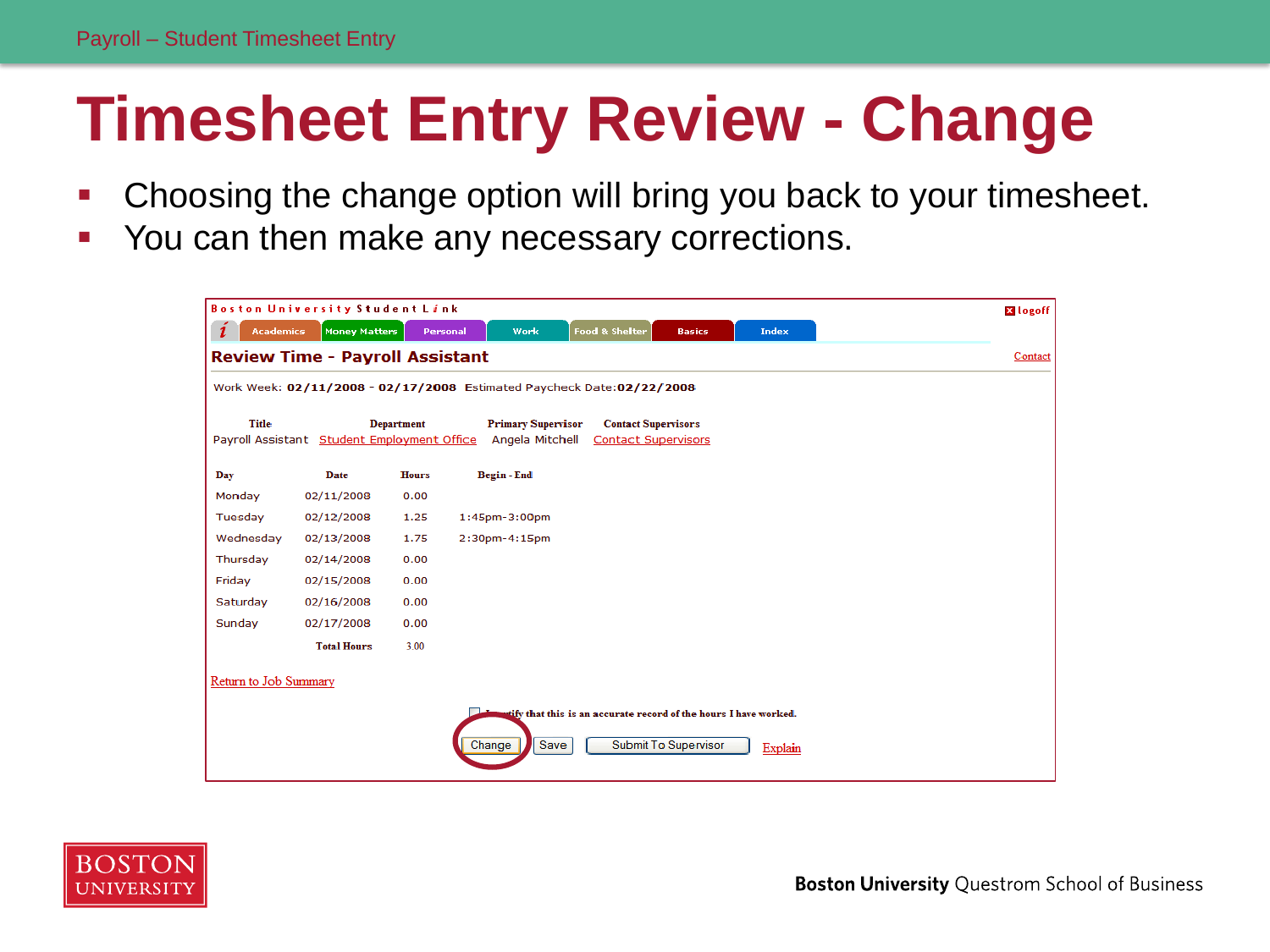## **Timesheet Entry Review - Save**

 By saving, your entries will be saved and you can return at a later time to adjust or input more hours.



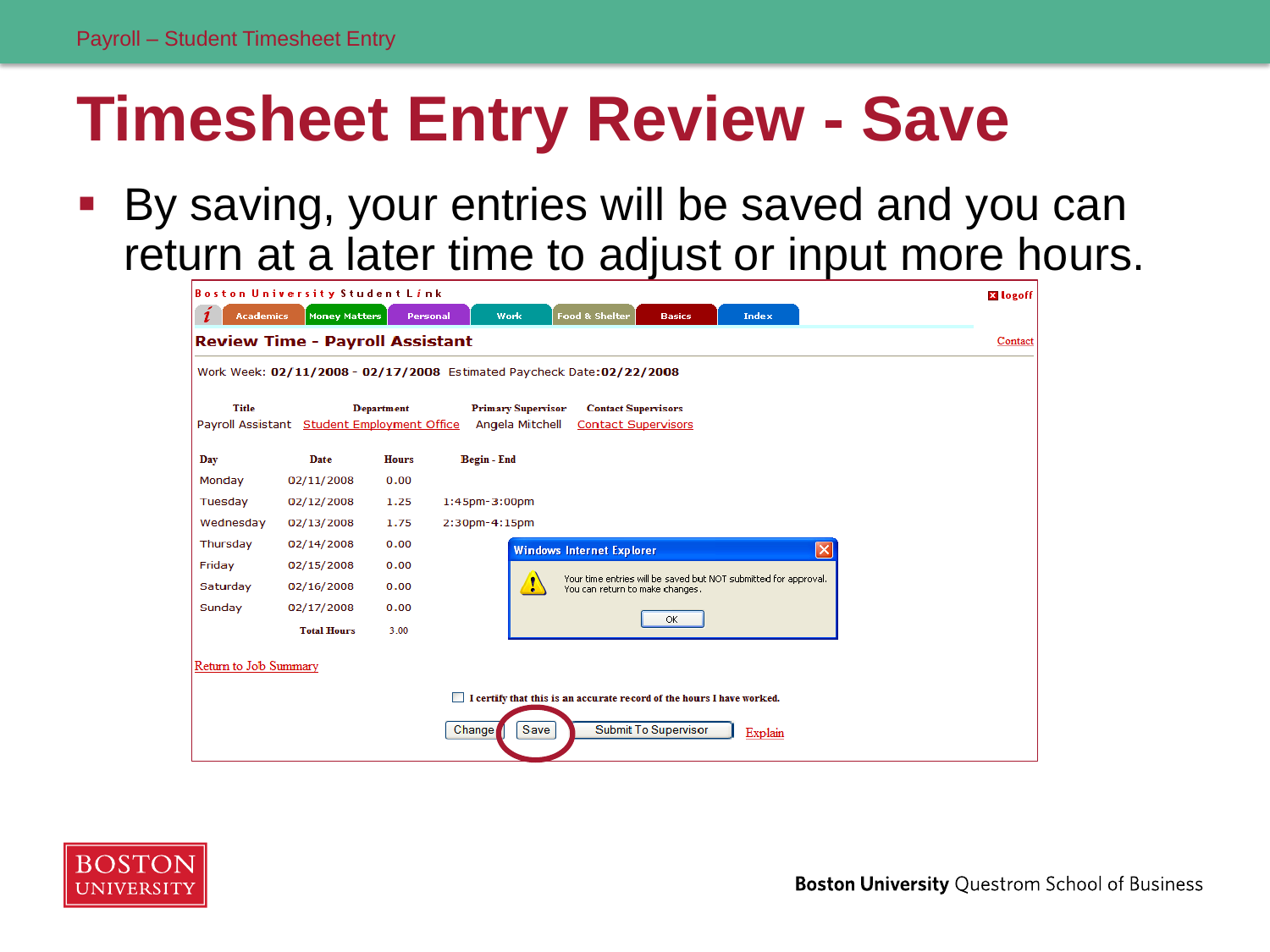# **Timesheet Entry Review - Submit**

- Once you submit to your supervisor, you will no longer be able to make changes.
- Only your supervisor will be able to make changes